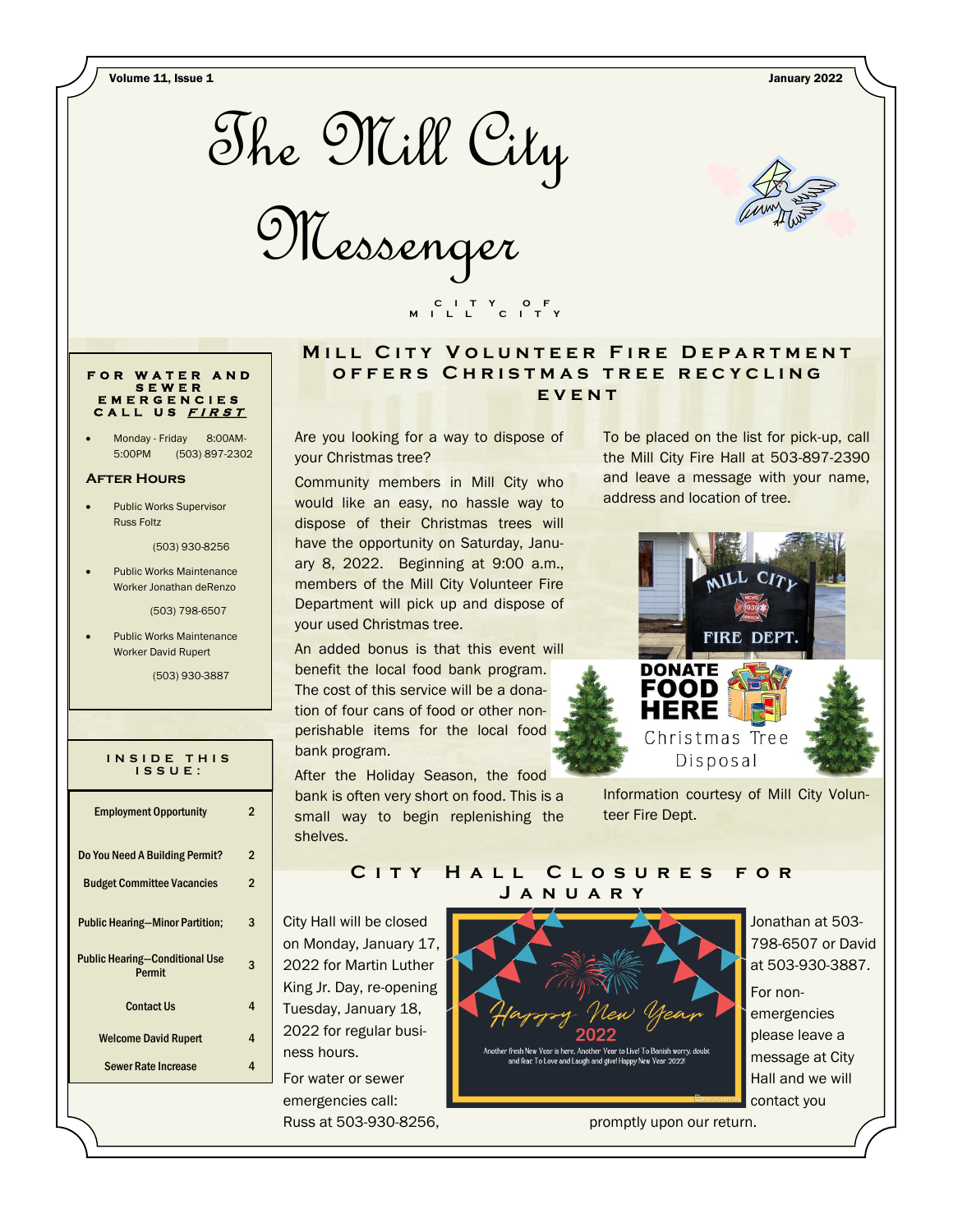## PART TIME **E m p l o y m e n t O p p o r t u n i t y**

### Parks, Grounds & Facilities Mainte-

nance - P/T. City of Mill City. Performs skilled and semi-skilled tasks for City of Mill City Public Works Department including lawncare, grounds and building maintenance. Prefer but do not require experience in: operation of equipment used in lawncare/landscaping. Works out-ofdoors, including in inclement weather. Minimum high school or equivalent education. Must have valid ODL. 20-30 hours/wk. Salary \$17.63/hr - \$23.22/hr DOQ/E.

Position description and employment application are available in person at 444 S 1st Avenue, Mill City, OR 97360, via email at millcity@ci.mill-city.or.us or at www.ci.mill-city.or.us. EOE. Closing date: Open until filled.

## **D o Y o u N e e d a B u i l d i n g P e r m i t ?**

Before you begin your next project make sure to check with the City as to whether a permit is required. While the company you are working with

may not indicate that a permit is required for the work they are being contracted to perform, it is your duty as the resident to do your due diligence in determining this. For example, that storage shed or open metal "carport" structure you want to erect just may require a permit. In addition, there are code requirements for setbacks, height and other items that are set by the City. As a rule of thumb, follow this information but always check with the City first!

Oregon Residential Specialty Code states:

R105.1 Required. A permit shall be obtained through application to the building official when constructing, enlarging, altering, repairing, moving or changing the occupancy, or installing any electrical, gas, mechanical or plumbing system regulated by this code. This requirement applies to an owner, contractor or authorized agent who constructs, enlarges, alters, repairs, moves, changes the occupancy of a building or structure; or for the purpose of erecting, installing, enlarging, altering, repairing, converting or replacing any electrical, gas, mechanical or plumbing system. R105.2 Work exempt from permit.

Exemption from permit requirements of this code shall not be deemed to grant authorization for any work to be done in any manner in violation of the provisions of this code or any other laws or ordinances of this jurisdiction. Permits shall not be required for the following: 1. Non-habitable one-story detached accessory structures used as tool and storage sheds, playhouses and similar uses, provided the floor area does not exceed 200 sq. ft. and a height of 10 ft. measured from the finished floor level to the average height of a roof surface. GARAGES & CARPORTS ARE NOT EXEMPT FROM PERMITS.

Framed-covered non-habitable accessory buildings not more than 500 sq. ft. in area, one story in height….where the structure is composed of a rigid framework that supports a fabric membrane. METAL OR WOOD SIDED PIPE STRUCTURES ARE NOT EXEMPT FROM PERMITS.

Commercial requirements differ from the residential information included in this article. Please, always check with the City before beginning work!

### **City of Mill City Budget Committee Vacancies**

The City of Mill City has three (3) vacancies on the City's Budget Committee. Two Budget Committee appointees will serve a three (3) year term, through June 30, 2024. One appointee will fill a term expiring June 30, 2022.

The Budget Committee will meet three or four times during the months of March or April to prepare the City's budget for the upcoming

#### Fiscal Year.

Citizens interested in serving on the City of Mill City Budget Committee are encouraged to contact City Recorder Stacie Cook at City Hall (503) 897- 2302.

An application for the vacancy, available at City Hall or on the City's website: www.ci.mill-city.or.us under Forms, must be submitted no later than Friday, February 11, 2022 at 4:00 p.m.

to City Recorder, PO Box 256, Mill City, OR 97360 or hand delivered to City Hall; 444 S 1st Avenue, Mill City.

> LOCAL **GOVERNMENT BUDGETING**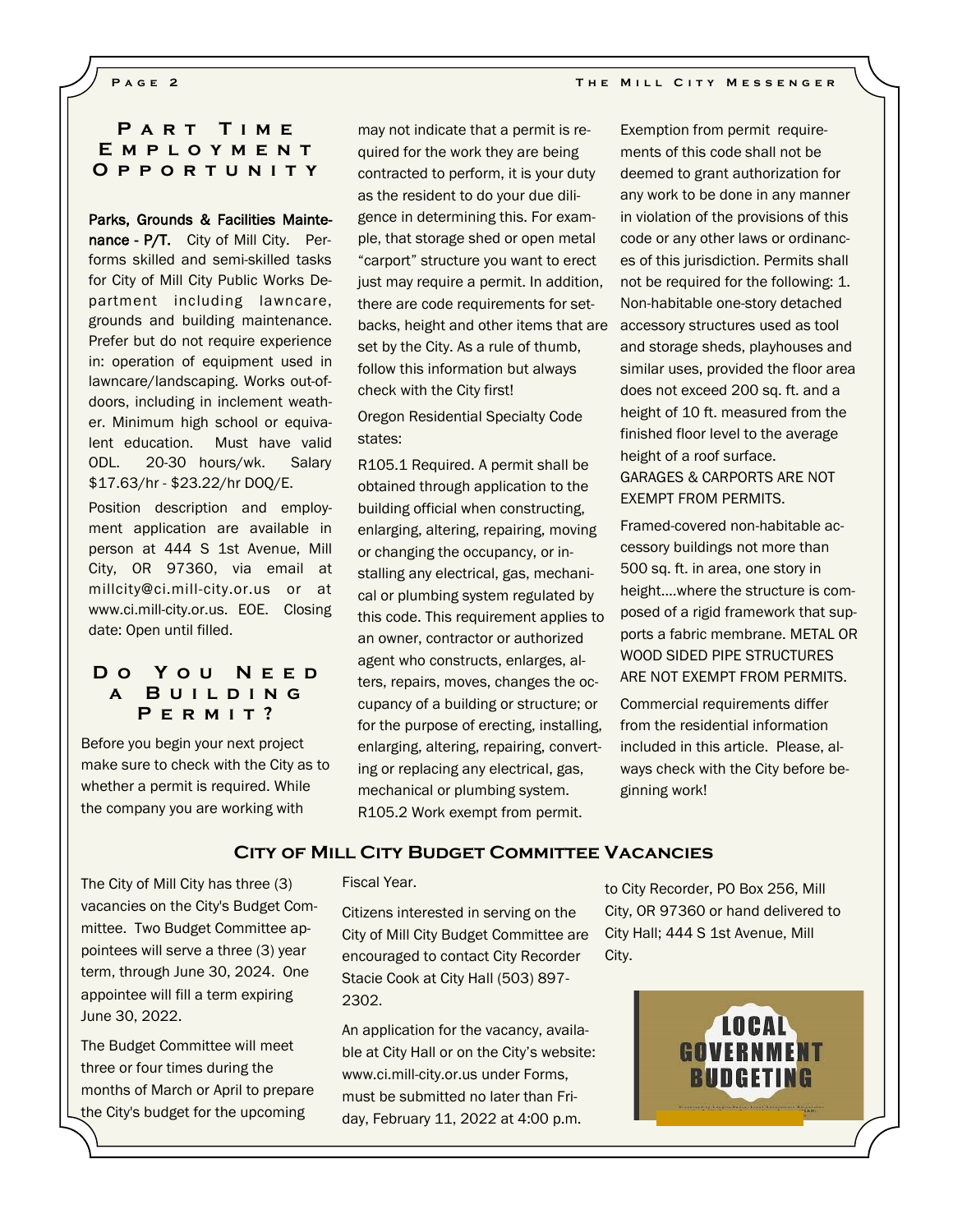### **Notice of Public Hearing—Minor Partition; NE Alder Street**

The City of Mill City has received a land use application from ConKraft Construction. The applicant proposes to divide a 0.48-acre parcel into two lots. Parcel 1 will be a 7,956 square foot lot and will abut NE Santiam Boulevard (Hwy 22). Parcel 2 will be an 18,870 square foot lot and will abut NE Alder St. Access for each lot will be from existing driveways. The property is currently vacant. A house at 745 NE Alder Street was destroyed in the Beachie Creek wildfire. The applicant proposes to divide the parcel into two lots and build two new homes. The property is zoned Highway Commercial (CH), which permits residential uses on vacant lots. Marion County Assessor's Map 9S 3E 29CD, Tax Lot 00300.

A public hearing concerning the matter will be held before the Planning Commission on Tuesday, January 18, 2022 beginning at 6:30 p.m. at the City Hall at 444 1st Avenue in Mill City. If you are not able to attend the meeting in person, information on electronic access to the meeting will be posted at City Hall and on the city's website.

The Planning Commission will make its decision based on decision criteria found in the Mill City Municipal Code, Title 16 – Land Divisions, Chapter 16.32 "Minor Partitions". The Searchable City Code can be viewed under "Documents" at the City of Mill City website: http://www.ci.mill-city.or.us/

The application, decision criteria and staff report will be available at City

Hall seven days prior to the hearing. The Planning Commission may either approve, deny or approve the application with conditions or modifications. Any person wishing to provide testimony must address the decision criteria. Failure to raise an issue precludes appeal and failure to specify to which criterion the comment is directed precludes appeal based on that criterion.

City Hall is accessible to persons with disabilities. Please call City Hall (503.897.2302) by noon the day before the meeting if you need an interpreter for the hearing impaired or any other special accommodation or if you have any questions related to the application.

# **Notice of Public Hearing—Conditional Use Permit; NE Santiam Blvd**

The City of Mill City has received a land use application from Roy Mitchell and Thorin Thacker. The applicants propose to open a marijuana retail store in the existing commercial building at 415 NE Santiam Boulevard. The property is zoned Highway Commercial (CH), which permits commercial retail, office and similar commercial uses. Marijuana retail facilities are allowed as a conditional use in the CH zone, as long as the proposed use complies for special standards for the retail outlet.

A public hearing concerning the matter will be held before the Planning Commission on Tuesday, January 18, 2022 beginning at 6:30 p.m. at the City Hall at 444 1st Avenue in Mill City. If you are not able to attend the meeting in person, information on electronic access to the meeting will be posted at City Hall and on the city's website.

The Planning Commission will make its decision based on decision criteria found in the Mill City Municipal Code, Title 17 – Zoning Code, Chapter 17.52 "Conditional Uses" and Section 17.52.030.F "Standards for Marijuana Facilities". The Searchable City Code can be viewed under "Documents" at the City of Mill City website: http://www.ci.millcity.or.us/

The application, decision criteria and staff report will be available at City

Hall seven days prior to the hearing. The Planning Commission may either approve, deny or approve the application with conditions or modifications. Any person wishing to provide testimony must address the decision criteria. Failure to raise an issue precludes appeal and failure to specify to which criterion the comment is directed precludes appeal based on that criterion.

City Hall is accessible to persons with disabilities. Please call City Hall (503.897.2302) by noon the day before the meeting if you need an interpreter for the hearing impaired or any other special accommodation or if you have any questions related to the application.